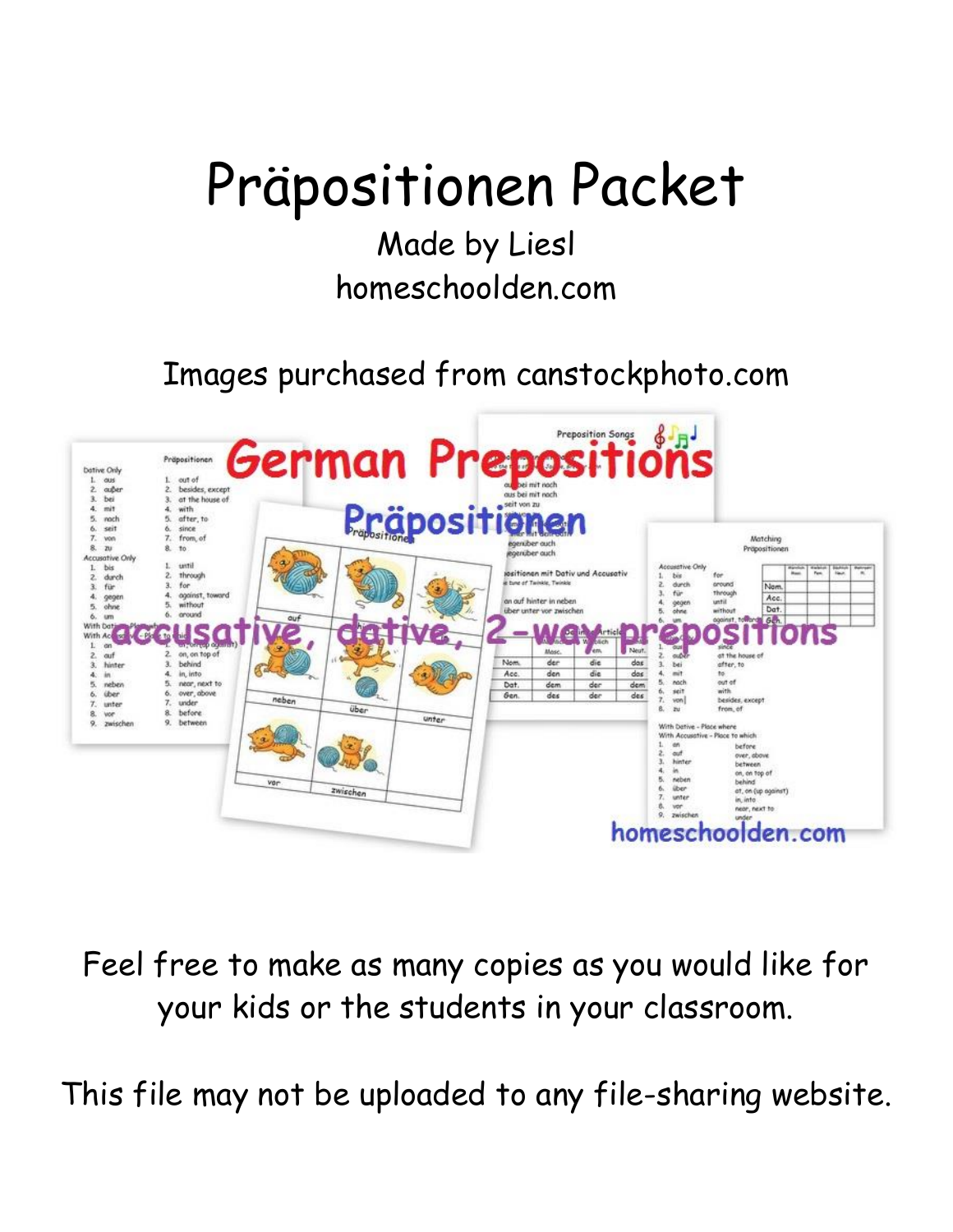## Präpositionen

Dative Only

- $1<sub>1</sub>$ aus
- $2.$ außer
- 3. bei
- 4 mit
- 5. nach
- 6. seit
- $7_{\cdot}$ von
- 8. **ZU**

**Accusative Only** 

- bis  $1<sup>1</sup>$
- $2<sub>1</sub>$ durch
- 3. für
- 4. gegen
- ohne 5.
- $6<sup>1</sup>$  $um$

With Dative - Place where

With Accusative - Place to which

- $1<sup>1</sup>$ at, on (up against)  $1<sub>1</sub>$ an
	- $2<sub>1</sub>$ auf
		- hinter
	- $4<sub>1</sub>$ in

 $3<sub>1</sub>$ 

- 5 neben
- $6<sup>1</sup>$ über
- $7<sub>1</sub>$ unter
- 8. vor
- 9. zwischen
- out of  $1<sup>1</sup>$ besides, except  $2.$
- $3<sub>l</sub>$ at the house of
- $4<sup>1</sup>$ with
- 5. after, to
- 6. since
- 7. from, of
- 8.  $\overline{10}$
- $1<sup>1</sup>$ until
- $2.$ through
	- for  $3<sub>l</sub>$
	- 4. against, toward

on, on top of

- 5. without
- $6<sub>1</sub>$ around

 $4<sup>1</sup>$ in, into

3. behind

- 5. near, next to
	- 6. over, above
- 7. under

 $2<sub>1</sub>$ 

- 8. before
- $9<sub>1</sub>$ between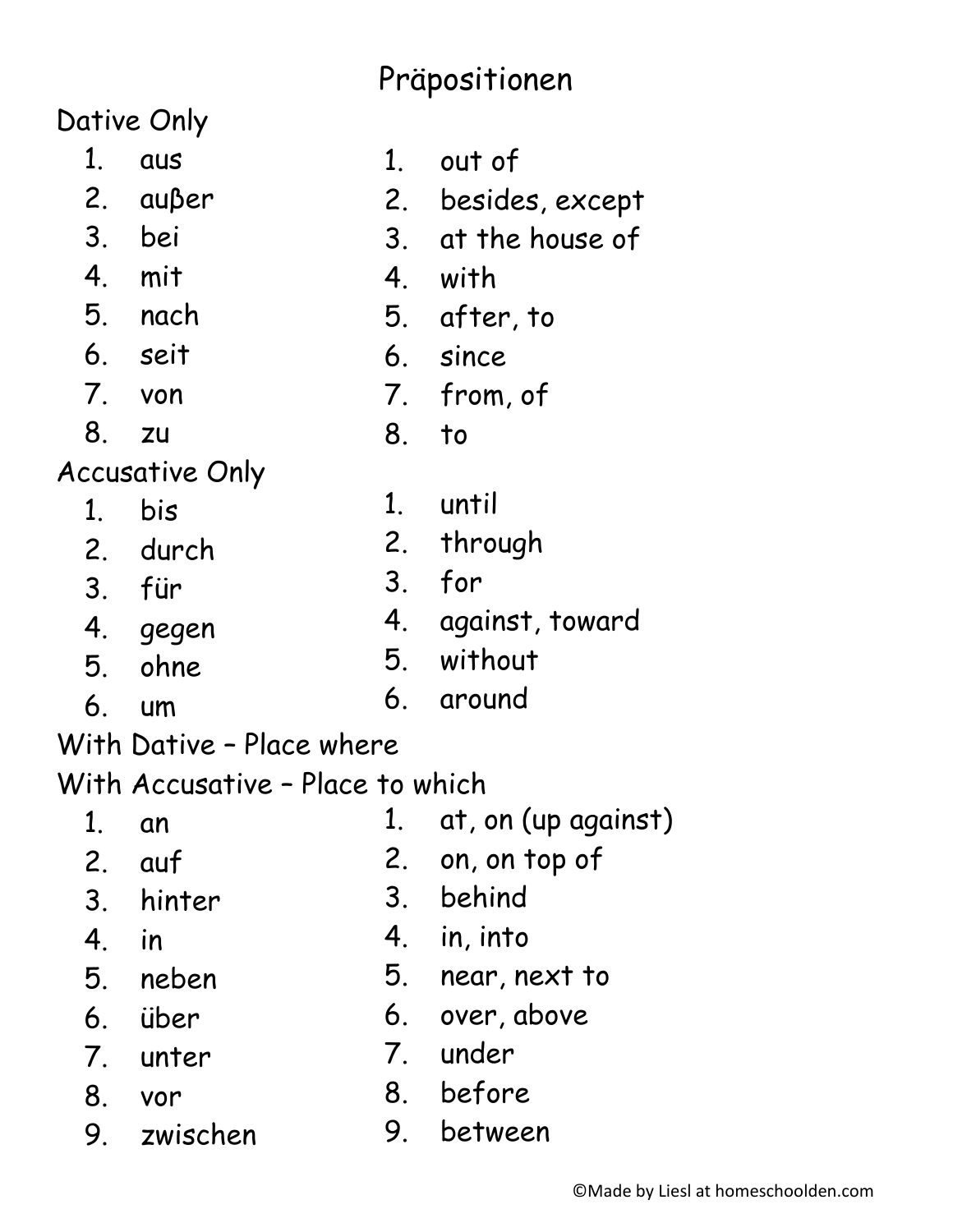# Preposition Songs



Präpositionen mit Dativ *To the tune of Frere Jacque, Brother John*

> aus bei mit nach aus bei mit nach seit von zu seit von zu immer mit dem Dativ immer mit dem Dativ gegenüber auch gegenüber auch

Präpositionen mit Dativ und Accusativ

*To the tune of Twinkle, Twinkle*

an auf hinter in neben über unter vor zwischen

|      | Männlich<br>Masc. | Weiblich<br>Fem. | Sächlich<br>Neut. | Mehrzahl<br>PI. |
|------|-------------------|------------------|-------------------|-----------------|
| Nom. | der               | die              | das               | die             |
| Acc. | den               | die              | das               | die             |
| Dat. | dem               | der              | dem               | den             |
| Gen. | des               | der              | des               | der             |

#### Definite Articles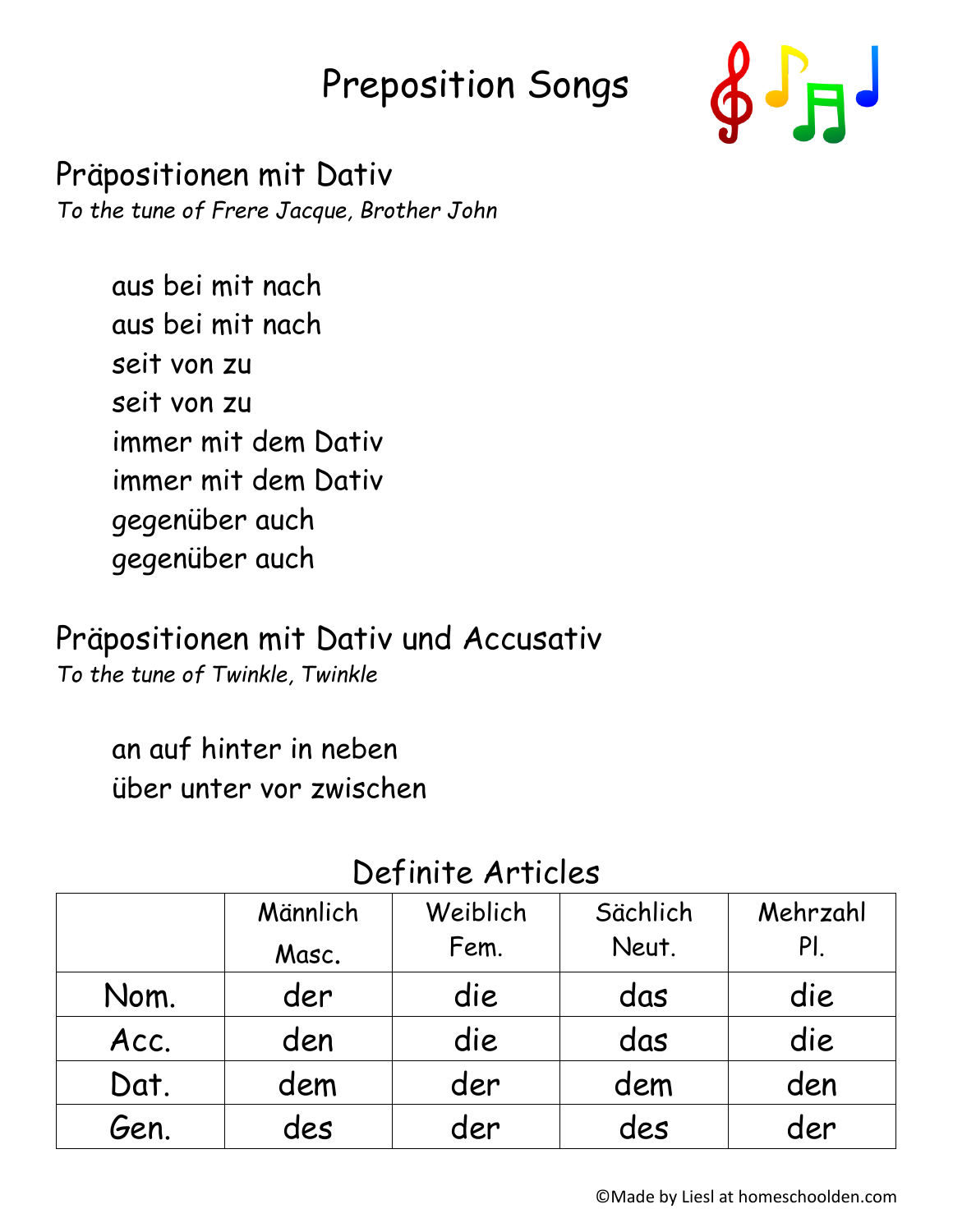### Matching Präpositionen

|                | <b>Accusative Only</b> |                 |      | Männlich | Weiblich | Sächlich | Mehrzahl |
|----------------|------------------------|-----------------|------|----------|----------|----------|----------|
| 1.             | bis                    | for             |      | Masc.    | Fem.     | Neut.    | PI.      |
| 2.             | durch                  | around          | Nom. |          |          |          |          |
| 3 <sub>1</sub> | für                    | through         | Acc. |          |          |          |          |
| 4.             | gegen                  | until           |      |          |          |          |          |
| 5.             | ohne                   | without         | Dat. |          |          |          |          |
| 6 <sub>1</sub> | um                     | against, toward | Gen. |          |          |          |          |

#### Dative Only

| 1 <sub>1</sub> | <b>aus</b>          | since           |
|----------------|---------------------|-----------------|
|                | 2. $a$ u $\beta$ er | at the house of |
| 3.             | bei                 | after, to       |
| 4.             | mit                 | to              |
|                | 5. nach             | out of          |
|                | 6. seit             | with            |
| 7.             | von                 | besides, except |
| 8.             | zu                  | from, of        |
|                |                     |                 |

### With Dative - Place where

With Accusative - Place to which

| an          | before              |
|-------------|---------------------|
| $2.$ auf    | over, above         |
| 3. hinter   | between             |
| in          | on, on top of       |
| 5. neben    | behind              |
| 6. über     | at, on (up against) |
| 7. unter    | in, into            |
| 8.<br>vor   | near, next to       |
| 9. zwischen | under               |
|             |                     |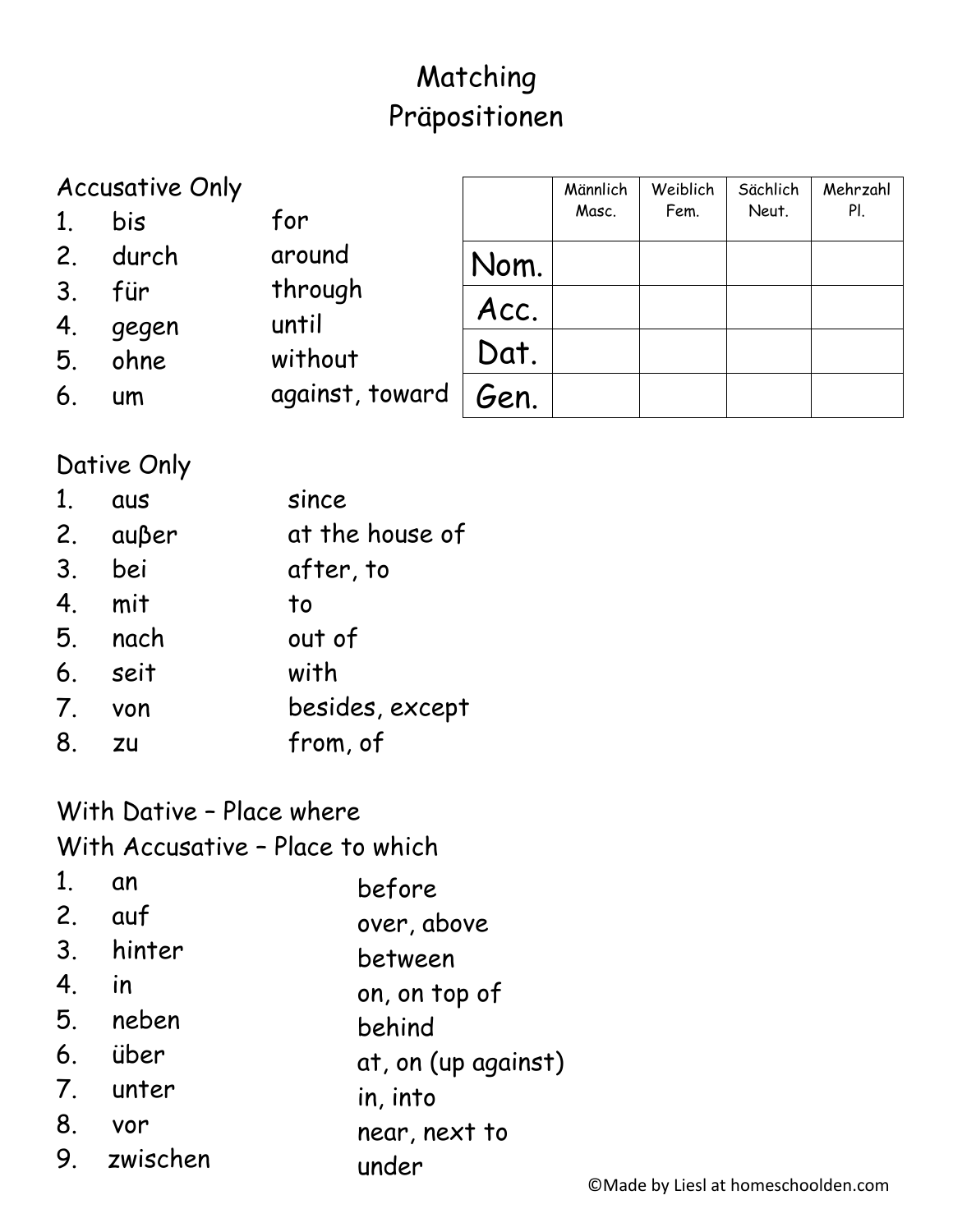# Präpositionen: Prepositions

 $\overline{\phantom{a}}$  ,  $\overline{\phantom{a}}$  ,  $\overline{\phantom{a}}$  ,  $\overline{\phantom{a}}$  ,  $\overline{\phantom{a}}$  ,  $\overline{\phantom{a}}$  ,  $\overline{\phantom{a}}$  ,  $\overline{\phantom{a}}$  ,  $\overline{\phantom{a}}$  ,  $\overline{\phantom{a}}$  ,  $\overline{\phantom{a}}$  ,  $\overline{\phantom{a}}$  ,  $\overline{\phantom{a}}$  ,  $\overline{\phantom{a}}$  ,  $\overline{\phantom{a}}$  ,  $\overline{\phantom{a}}$ 

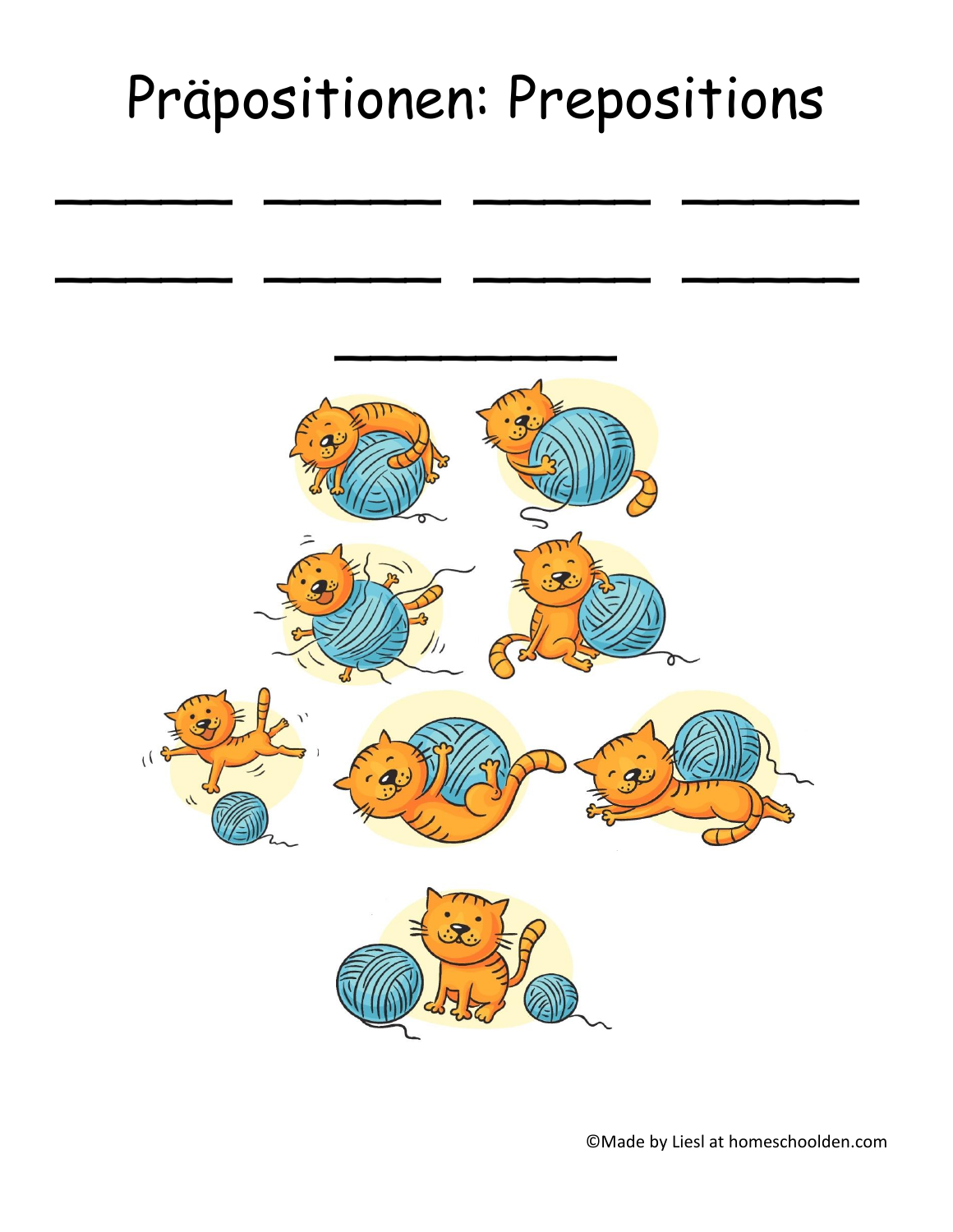an - at, by, on auf - on top of, out of, from hinter - behind in - in neben - next to über - over unter - under vor - in front of zwischen – between

Is it motion or location? Motion – use the accusative if there is movement from from one place to another Location – use the dative if you are not moving to a different place

[Motion or Location?](https://www.lsa.umich.edu/german/hmr/Grammatik/Praepositionen/potatoes/twoway.htm) This exercise will help you decide whether sentences involving [two-way prepositions](https://www.lsa.umich.edu/german/hmr/Grammatik/Praepositionen/Prepositions.html#twowaynotes) describe motion or the location of the action.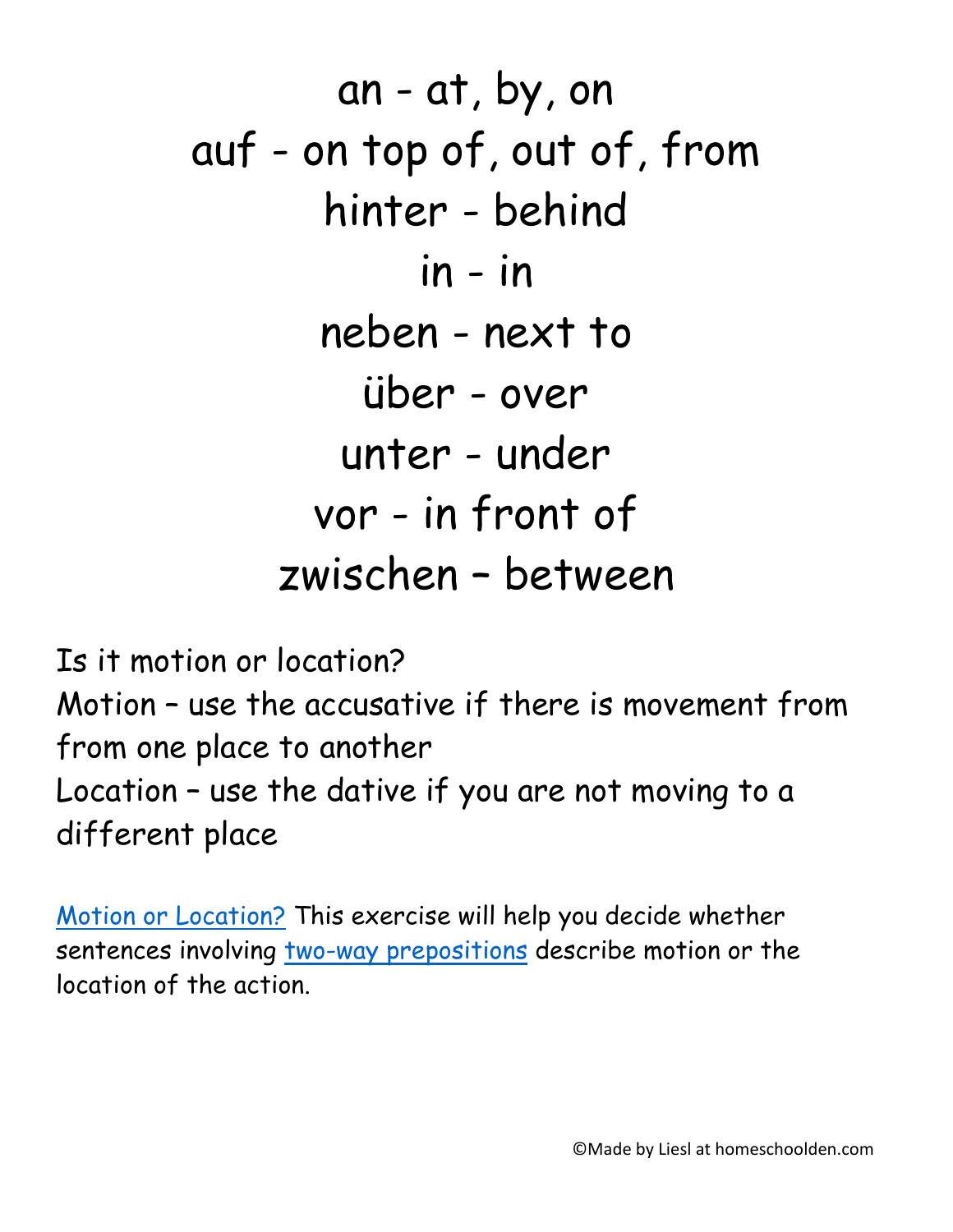# Präpositionen

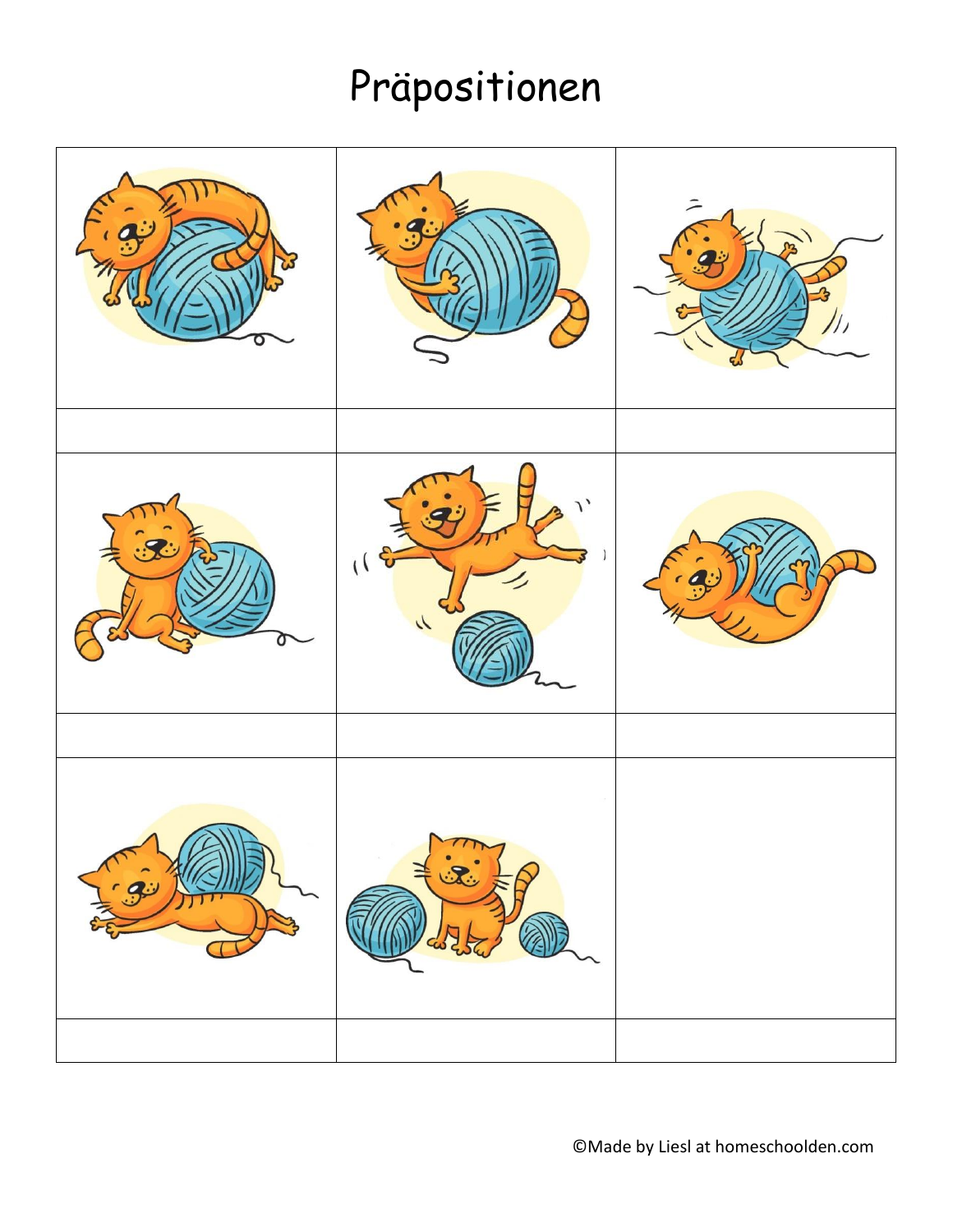# Präpositionen

|       |                                    | ニ     |
|-------|------------------------------------|-------|
| auf   | hinter                             | in    |
|       | $\lambda$<br>(16)<br>$\mathcal{N}$ |       |
| neben | über                               | unter |
| $-9$  | $\sqrt{7}$                         |       |
| vor   | zwischen                           |       |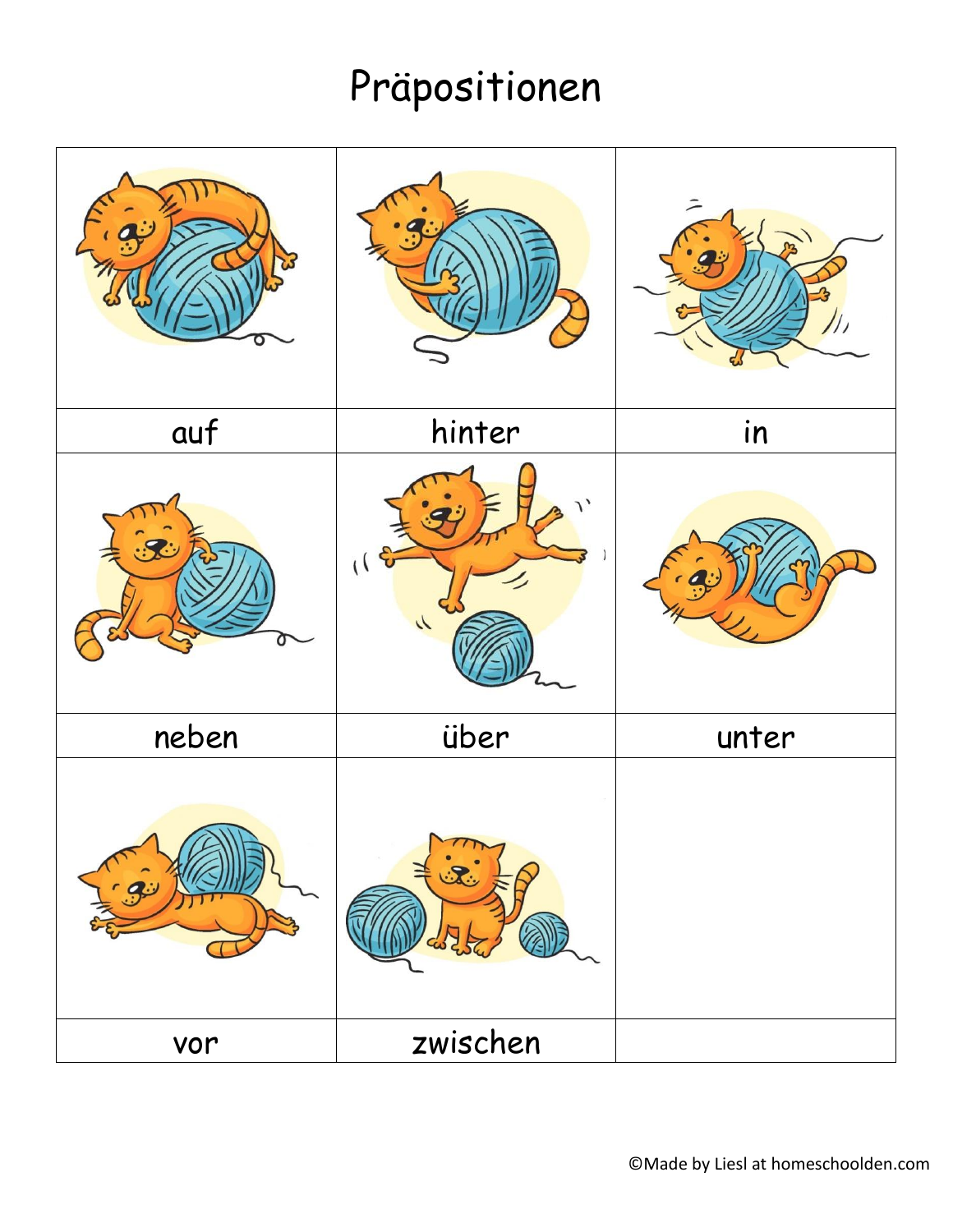Other Preposition Resources:

Have the kids make sentences based on this cute illustration: [German Prepositions](https://year8german.files.wordpress.com/2009/06/prepositions-of-place-pictures1.png) and check out [answers](https://year8german.files.wordpress.com/2009/06/prepositions-of-place-answers.png) here.

[Wie sagt man...?](https://www.lsa.umich.edu/german/hmr/Grammatik/Praepositionen/potatoes/wiesagtman.htm) This exercise will help you practice the range of meanings of the prepositions.

If your students know the genitive prepositions as well, they can test themselves with this online quiz from the University of Michigan:

[https://www.lsa.umich.edu/german/hmr/Grammatik/Praepositio](https://www.lsa.umich.edu/german/hmr/Grammatik/Praepositionen/potatoes/case.htm) [nen/potatoes/case.htm](https://www.lsa.umich.edu/german/hmr/Grammatik/Praepositionen/potatoes/case.htm)